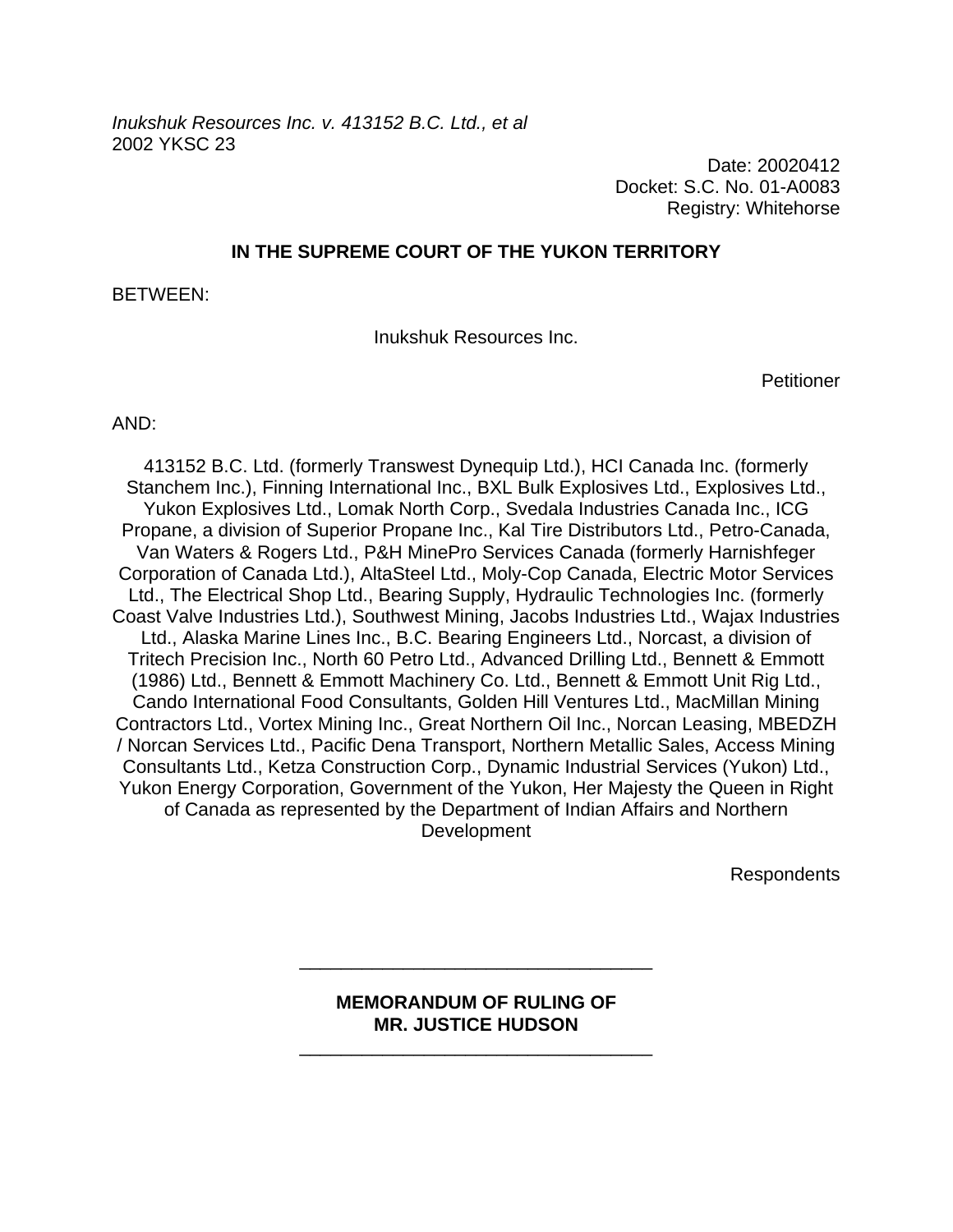## Page: 2

[1] These proceedings were commenced by the petitioner and are in essence for determination of the constitutional issue as to whether the Yukon *Miners Lien Act*, R.S.Y. 1986, c.116, is *ultra vires* insofar as it affects federal lands.

[2] The other side, the respondents, argue that there are other characterizations of the proceedings and cite several arguments against granting the relief claimed.

[3] The respondents have filed two notices of motion asking for a large variety of orders including relief based upon *res judicata,* mootness, abuse of the process and dismissal for lack of standing. But for these purposes today, the principal application is that the matters be adjourned generally, pending a determination of an appeal of the Ontario Court of Appeal in the matter of an arrangement under the *Companies' Creditors Arrangement Act*, R.S.C., 1985 c. C-25, approved by the Commercial List of the Ontario Superior Court of Justice. It now appears to be common ground that the determination of this appeal is highly relevant to this matter. This was the position always taken by the respondents herein.

[4] I am persuaded that the decision of the Court of Appeal is good reason to suspend proceedings in this matter.

[5] On January 11, 2002, it was ordered that the matters on the motions be heard in Whitehorse on April 15, 16 and 17, 2002, and that dates of May 21, 22 and 23, 2002, be reserved for the hearing of the petition herein. This resulted from urgency expressed by the petitioner. The petitioner argued that the proceedings in the Court of Appeal of Ontario were no reason to delay this matter. There has been a major change of position by the petitioner, therefore.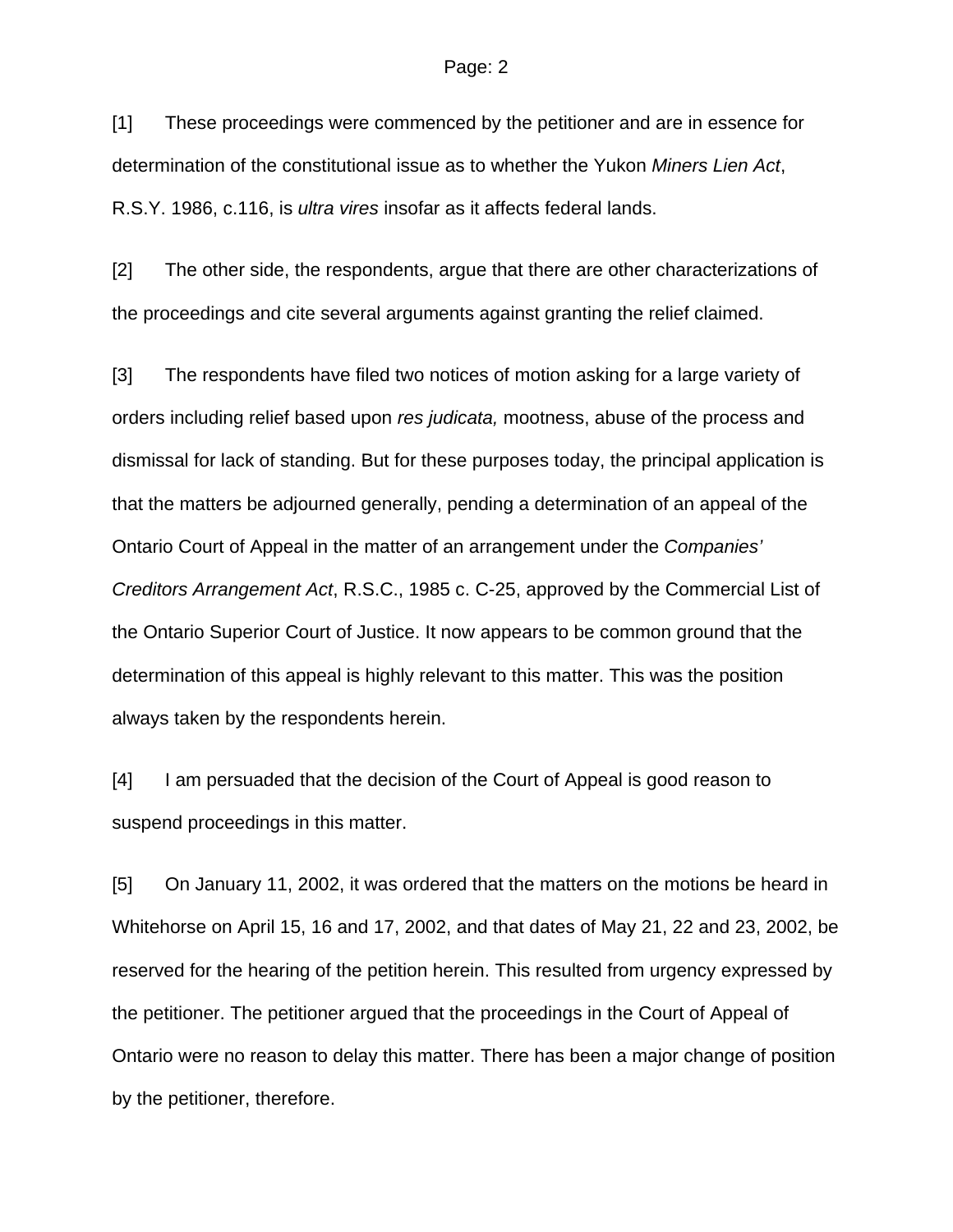[6] The respondents argue that I should order costs against the petitioner and that they should be ordered payable forthwith. The petitioner responds that no substantive issues, no rulings on the merits, have been decided and therefore it is premature to order costs.

[7] Therefore, what I have here today is an extraordinary application to the Court to receive a ruling on a question regarding the appropriateness of proceeding as scheduled when matters pending in another court may materially affect those proceedings.

[8] My ruling is sought in order to avoid the costs of counsel traveling to Whitehorse unnecessarily and staying for 2 or 3 days.

[9] The respondents' position is that with respect with Motion no. 2, they have no particular objection or else they take no position.

[10] I therefore deal with Motion no.1. At the moment I don't see any reason why items number 1 and 2 cannot be dealt with quickly and they are not really referenced by the Court of Appeal proceedings. My comment with respect to item 3 is that this should await the results of Court of Appeal hearing. It involves other parties not before me and involves expenses and involvement which may not, when the decision of the Court of Appeal is known, be found to be appropriate. Item number 4, an application to turn this matter into a proceeding, virtually by way of writ and statement of claim, this also in my view should await the Court of Appeal ruling principally to avoid multiplicity of proceedings, which our rules of court call upon judges to strive to avoid and because it appears to me to be possible that the ruling of the Appeal Court regarding the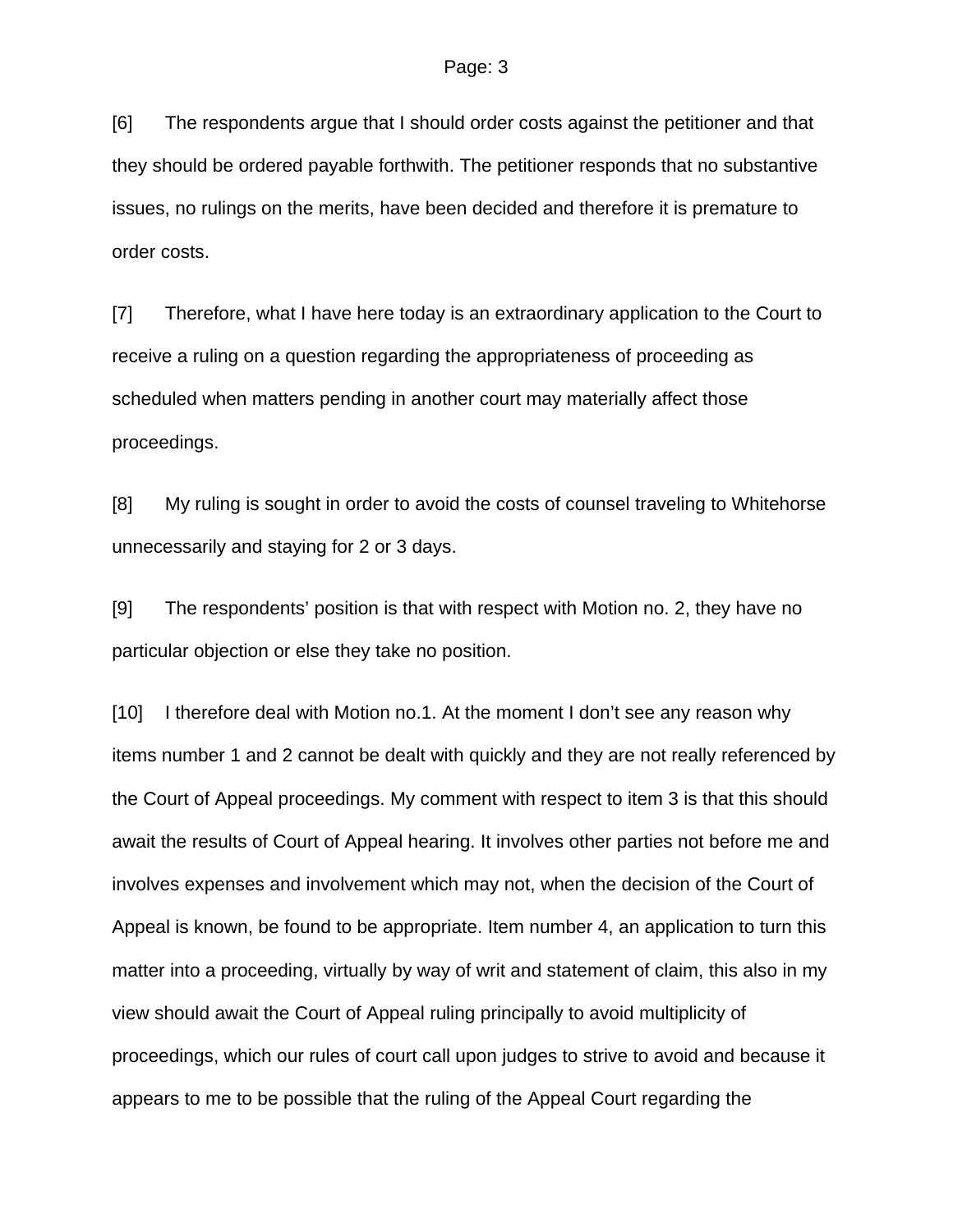arrangement could affect this procedure question. Item number 5, I do not believe is affected by the Court of Appeal ruling. The costs of these applications in addition, I will be dealing with here and now.

[11] Therefore, in view of all the submissions that I have heard, and my deliberations, I order that the hearing of the motions filed and the hearing of the petition are to be adjourned generally pending the final decision of the Ontario Court of Appeal with respect to the Ontario Superior Court of Justice matter 98 BK 001208, subject to the following conditions:

- 1. Items 1,2 and 5 in the Notice of Motion no.1 will be heard by telephone on Monday, April 15, 2002, at 11:00 PST.
- 2. No other interlocutory proceedings or indeed other proceedings in this matter will take place without leave of the court pending the determination of the Ontario Court of Appeal matter.
- 3. The petitioner shall be responsible for costs thrown away regarding today's proceeding, the proceedings of January 11 and preparing for the April 15 hearing. These costs after assessment to be payable forthwith on scale 3. Regarding this I direct counsel to the case of *Cominco Ltd. v. Westinghouse Canada Ltd.* (1980), 16 C.P.C. 19; [1980] B.C.J. No 1353 (S.C.) (QL).

And those are my rulings.

Hudson J.

 $\overline{\phantom{a}}$  , and the contract of the contract of the contract of the contract of the contract of the contract of the contract of the contract of the contract of the contract of the contract of the contract of the contrac